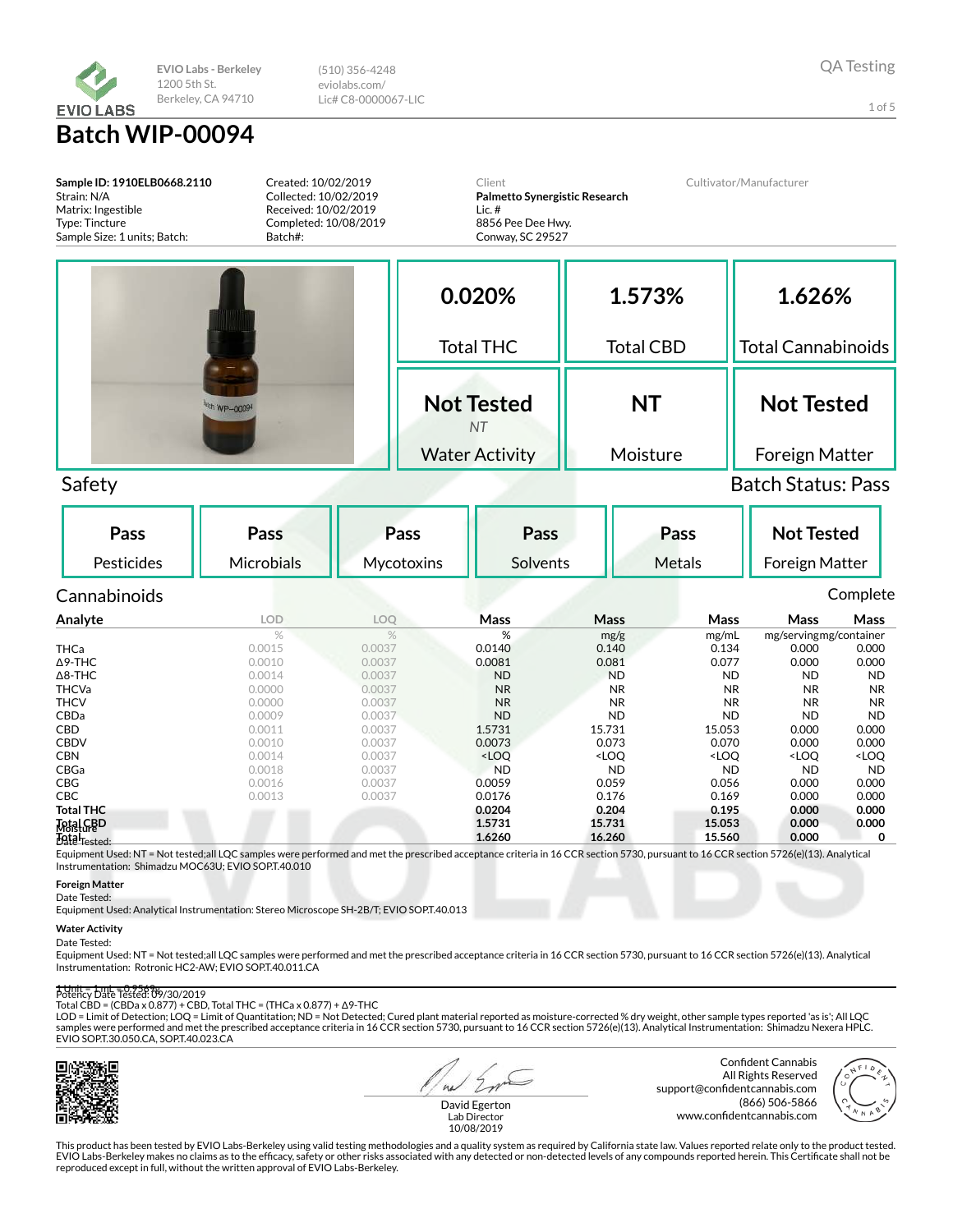

2 of 5

# **Batch WIP-00094**

| Sample ID: 1910ELB0668.2110<br>Strain: N/A | Created: 10/02/2019<br>Collected: 10/02/2019 | Client<br>Palmetto Synergistic Research | Cultivator/Manufacturer |
|--------------------------------------------|----------------------------------------------|-----------------------------------------|-------------------------|
| Matrix: Ingestible                         | Received: 10/02/2019                         | Lic. #                                  |                         |
| Type: Tincture                             | Completed: 10/08/2019                        | 8856 Pee Dee Hwy.                       |                         |
| Sample Size: 1 units: Batch:               | Batch#:                                      | Conwav. SC 29527                        |                         |

### **Terpenes**

| <b>Analyte</b>              | <b>LOD</b> | LOQ  | Mass                                                     | Mass                         |  |
|-----------------------------|------------|------|----------------------------------------------------------|------------------------------|--|
|                             | $\%$       | $\%$ | $\%$                                                     | mg/g                         |  |
| Eucalyptol                  |            | 0.08 | 0.29                                                     | 2.9                          |  |
| β-Caryophyllene             |            | 0.08 | 0.15                                                     | 1.5                          |  |
| δ-Limonene                  |            | 0.08 | 0.09                                                     | 0.9                          |  |
| $\alpha$ -Humulene          |            | 0.08 | <b>ND</b>                                                | <b>ND</b>                    |  |
| $\alpha$ -Pinene            |            | 0.08 | <loq< td=""><td><loq< td=""><td></td></loq<></td></loq<> | <loq< td=""><td></td></loq<> |  |
| $\alpha$ -Terpinene         |            | 0.08 | <loq< td=""><td><loq< td=""><td></td></loq<></td></loq<> | <loq< td=""><td></td></loq<> |  |
| β-Myrcene                   |            | 0.08 | <loq< td=""><td><loq< td=""><td></td></loq<></td></loq<> | <loq< td=""><td></td></loq<> |  |
| Camphene                    |            | 0.08 | <b>ND</b>                                                | ND.                          |  |
| Caryophyllene Oxide         |            | 0.08 | <b>ND</b>                                                | ND.                          |  |
| δ-3-Carene                  |            | 0.08 | <b>ND</b>                                                | ND.                          |  |
| y-Terpinene                 |            | 0.08 | <loq< td=""><td><loq< td=""><td></td></loq<></td></loq<> | <loq< td=""><td></td></loq<> |  |
| Geraniol                    |            | 0.08 | <b>ND</b>                                                | <b>ND</b>                    |  |
| Linalool                    |            | 0.08 | <loq< td=""><td><loq< td=""><td></td></loq<></td></loq<> | <loq< td=""><td></td></loq<> |  |
| Nerolidol                   |            | 0.08 | <b>ND</b>                                                | ND.                          |  |
| Ocimene                     |            | 0.08 | <b>ND</b>                                                | ND.                          |  |
| $(-) - \beta$ -Pinene       |            | 0.08 | <loq< td=""><td><loq< td=""><td></td></loq<></td></loq<> | <loq< td=""><td></td></loq<> |  |
| $(-)$ - $\alpha$ -Bisabolol |            | 0.08 | <b>ND</b>                                                | ND.                          |  |
| (-)-Guaiol                  |            | 0.08 | <b>ND</b>                                                | ND.                          |  |
| (-)-Isopulegol              |            | 0.08 | ND.                                                      | ND.                          |  |
| p-Cymene                    |            | 0.08 | <b>ND</b>                                                | ND.                          |  |
| Terpinolene                 |            | 0.08 | <loq< td=""><td><loq< td=""><td></td></loq<></td></loq<> | <loq< td=""><td></td></loq<> |  |
| <b>Total</b>                |            |      | 0.54                                                     | 5.4                          |  |

Date Tested: 10/04/2019

Analytical Instrumentation: Agilent 7890B/MSD5977A GC/MS/FID EID: 0303 EVIO SOP.T.40.091, SOP.T.30.050.CA



 $41$ 

Confident Cannabis All Rights Reserved support@confidentcannabis.com (866) 506-5866 www.confidentcannabis.com



David Egerton Lab Director 10/08/2019

This product has been tested by EVIO Labs-Berkeley using valid testing methodologies and a quality system as required by California state law. Values reported relate only to the product tested.<br>EVIO Labs-Berkeley makes no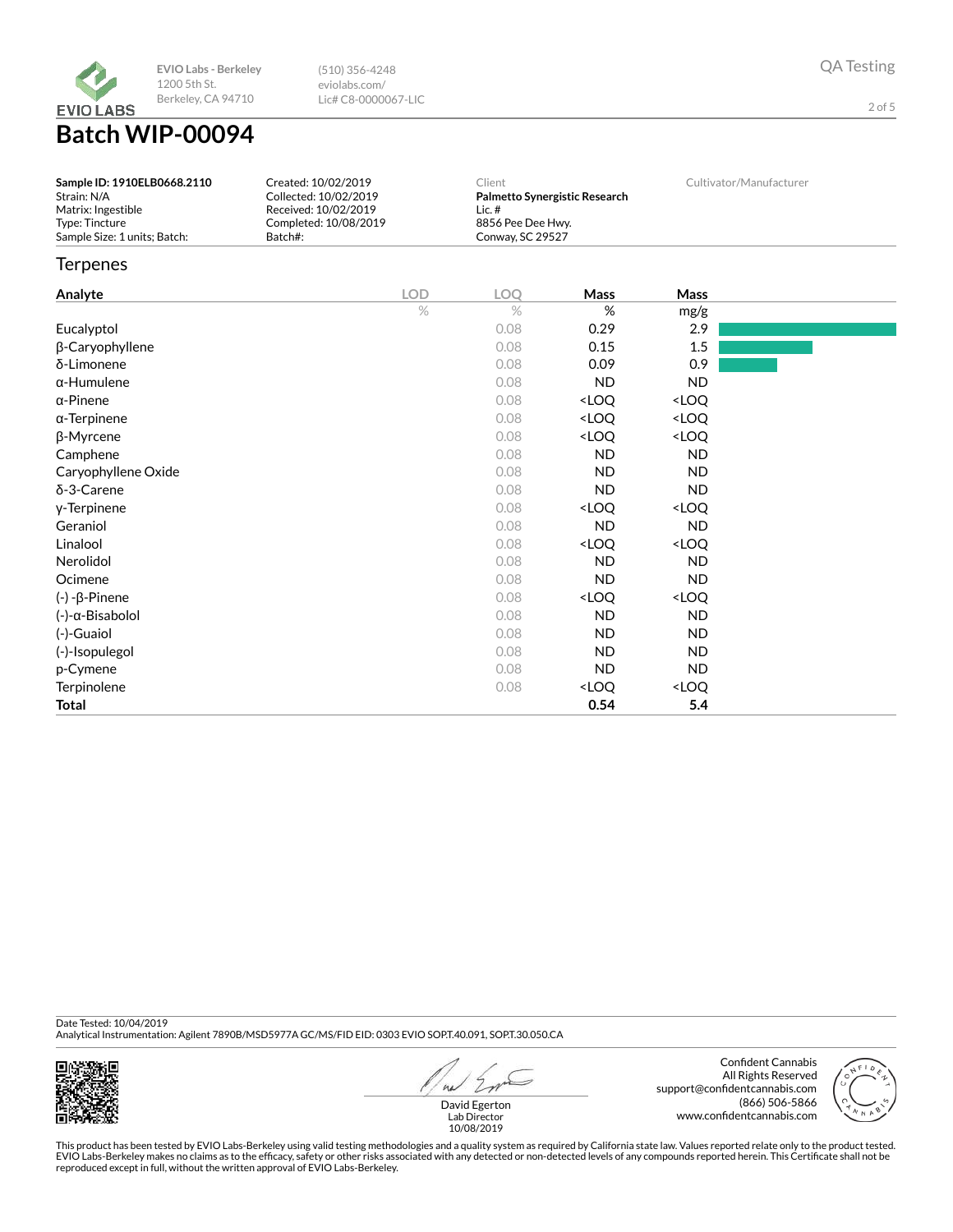

# **Batch WIP-00094**

| Sample ID: 1910ELB0668.2110  | Created: 10/02/2019   | Client                        | Cultivator/Manufacturer |
|------------------------------|-----------------------|-------------------------------|-------------------------|
| Strain: N/A                  | Collected: 10/02/2019 | Palmetto Synergistic Research |                         |
| Matrix: Ingestible           | Received: 10/02/2019  | Lic. #                        |                         |
| Tvpe: Tincture               | Completed: 10/08/2019 | 8856 Pee Dee Hwy.             |                         |
| Sample Size: 1 units: Batch: | Batch#:               | Conway, SC 29527              |                         |

## Pesticides **Passage Community Community Community** Passes and the extension of the extension of the extension of the extension of the extension of the extension of the extension of the extension of the extension of the ext

| Analyte             | <b>LOD</b> | <b>LOO</b> | Limit          | Mass      | <b>Status</b> | Analyte                 | <b>LOD</b> | <b>LOO</b> | Limit          |           | Mass Status |
|---------------------|------------|------------|----------------|-----------|---------------|-------------------------|------------|------------|----------------|-----------|-------------|
|                     | $\mu$ g/g  | $\mu$ g/g  | $\mu$ g/g      | $\mu$ g/g |               |                         | $\mu$ g/g  | $\mu$ g/g  | $\mu$ g/g      | $\mu$ g/g |             |
| Abamectin           | 0.024      | 0.08       | 0.3            | <b>ND</b> | Pass          | Fludioxonil             | 0.014      | 0.075      | 30             | <b>ND</b> | Pass        |
| Acephate            | 0.004      | 0.075      | 5              | <b>ND</b> | Pass          | Hexythiazox             | 0.003      | 0.075      | $\overline{2}$ | <b>ND</b> | Pass        |
| Acequinocyl         | 0.018      | 0.075      | $\overline{4}$ | <b>ND</b> | Pass          | Imazalil                | 0.01       | 0.075      | 0.01           | <b>ND</b> | Pass        |
| Acetamiprid         | 0.007      | 0.075      | 0.5            | <b>ND</b> | Pass          | Imidacloprid            | 0.01       | 0.075      | 3              | <b>ND</b> | Pass        |
| Aldicarb            | 0.015      | 0.075      | 0.015          | <b>ND</b> | Pass          | <b>Kresoxim Methyl</b>  | 0.008      | 0.075      | 1              | <b>ND</b> | Pass        |
| Azoxystrobin        | 0.007      | 0.075      | 40             | <b>ND</b> | Pass          | Malathion               | 0.005      | 0.075      | 5              | <b>ND</b> | Pass        |
| <b>Bifenazate</b>   | 0.006      | 0.075      | 5              | <b>ND</b> | Pass          | Metalaxyl               | 0.006      | 0.075      | 15             | <b>ND</b> | Pass        |
| <b>Bifenthrin</b>   | 0.008      | 0.075      | 0.5            | <b>ND</b> | Pass          | Methiocarb              | 0.008      | 0.075      | 0.008          | <b>ND</b> | Pass        |
| <b>Boscalid</b>     | 0.009      | 0.075      | 10             | <b>ND</b> | Pass          | Methomyl                | 0.008      | 0.075      | 0.1            | <b>ND</b> | Pass        |
| Captan              | 0.035      | 0.116      | 5              | <b>ND</b> | Pass          | <b>Methyl Parathion</b> | 0.016      | 0.075      | 0.016          | <b>ND</b> | Pass        |
| Carbaryl            | 0.008      | 0.075      | 0.5            | <b>ND</b> | Pass          | <b>Mevinphos</b>        | 0.01       | 0.075      | 0.01           | <b>ND</b> | Pass        |
| Carbofuran          | 0.004      | 0.075      | 0.004          | <b>ND</b> | Pass          | Myclobutanil            | 0.008      | 0.075      | 9              | <b>ND</b> | Pass        |
| Chlorantraniliprole | 0.013      | 0.075      | 40             | <b>ND</b> | Pass          | <b>Naled</b>            | 0.009      | 0.075      | 0.5            | <b>ND</b> | Pass        |
| Chlordane           | 0.003      | 0.075      | 0.003          | <b>ND</b> | Pass          | Oxamvl                  | 0.005      | 0.075      | 0.2            | <b>ND</b> | Pass        |
| Chlorfenapyr        | 0.008      | 0.075      | 0.008          | <b>ND</b> | Pass          | Paclobutrazol           | 0.006      | 0.075      | 0.006          | <b>ND</b> | Pass        |
| Chlorpyrifos        | 0.003      | 0.075      | 0.003          | <b>ND</b> | Pass          | Pentachloronitrobenzene | 0.015      | 0.075      | 0.2            | <b>ND</b> | Pass        |
| Clofentezine        | 0.004      | 0.075      | 0.5            | <b>ND</b> | Pass          | Permethrin              | 0.01       | 0.075      | 20             | <b>ND</b> | Pass        |
| Coumaphos           | 0.004      | 0.075      | 0.004          | <b>ND</b> | Pass          | Phosmet                 | 0.008      | 0.075      | 0.2            | <b>ND</b> | Pass        |
| Cyfluthrin          | 0.064      | 0.21       | 1              | <b>ND</b> | Pass          | Piperonyl Butoxide      | 0.003      | 0.075      | 8              | <b>ND</b> | Pass        |
| Cypermethrin        | 0.012      | 0.075      | 1              | <b>ND</b> | Pass          | Prallethrin             | 0.009      | 0.075      | 0.4            | <b>ND</b> | Pass        |
| Daminozide          | 0.007      | 0.075      | 0.007          | <b>ND</b> | Pass          | Propiconazole           | 0.009      | 0.075      | 20             | <b>ND</b> | Pass        |
| Diazinon            | 0.005      | 0.075      | 0.2            | <b>ND</b> | Pass          | Propoxur                | 0.008      | 0.075      | 0.008          | <b>ND</b> | Pass        |
| <b>Dichlorvos</b>   | 0.005      | 0.075      | 0.005          | <b>ND</b> | Pass          | Pyrethrins              | 0.008      | 0.075      | 1              | <b>ND</b> | Pass        |
| Dimethoate          | 0.007      | 0.075      | 0.007          | <b>ND</b> | Pass          | Pyridaben               | 0.005      | 0.075      | 3              | <b>ND</b> | Pass        |
| Dimethomorph        | 0.007      | 0.075      | 20             | <b>ND</b> | Pass          | Spinetoram              | 0.006      | 0.075      | 3              | <b>ND</b> | Pass        |
| Ethoprophos         | 0.005      | 0.075      | 0.005          | <b>ND</b> | Pass          | Spinosad                | 0.004      | 0.075      | 3              | <b>ND</b> | Pass        |
| Etofenprox          | 0.005      | 0.075      | 0.005          | <b>ND</b> | Pass          | Spiromesifen            | 0.008      | 0.075      | 12             | <b>ND</b> | Pass        |
| Etoxazole           | 0.004      | 0.075      | 1.5            | <b>ND</b> | Pass          | Spirotetramat           | 0.01       | 0.075      | 13             | <b>ND</b> | Pass        |
| Fenhexamid          | 0.005      | 0.075      | 10             | <b>ND</b> | Pass          | Spiroxamine             | 0.003      | 0.075      | 0.003          | <b>ND</b> | Pass        |
| Fenoxycarb          | 0.007      | 0.075      | 0.007          | <b>ND</b> | Pass          | Tebuconazole            | 0.008      | 0.075      | 2              | <b>ND</b> | Pass        |
| Fenpyroximate       | 0.004      | 0.075      | 2              | <b>ND</b> | Pass          | Thiacloprid             | 0.008      | 0.075      | 0.008          | <b>ND</b> | Pass        |
| Fipronil            | 0.01       | 0.075      | 0.01           | <b>ND</b> | Pass          | Thiamethoxam            | 0.007      | 0.075      | 4.5            | <b>ND</b> | Pass        |
| Flonicamid          | 0.007      | 0.075      | $\overline{2}$ | <b>ND</b> | Pass          | Trifloxystrobin         | 0.005      | 0.075      | 30             | <b>ND</b> | Pass        |
|                     |            |            |                |           |               |                         |            |            |                |           |             |

Date Tested: 10/02/2019

LOD = Limit of Detection; LOQ = Limit of Quantitation; ND - Not Detected; The reported result is based on as-is sample mass, e.g., wet-weight; all LQC samples were<br>performed and met the prescribed acceptance criteria in 16



 $41$ 

Confident Cannabis All Rights Reserved support@confidentcannabis.com (866) 506-5866 www.confidentcannabis.com



David Egerton Lab Director 10/08/2019

This product has been tested by EVIO Labs-Berkeley using valid testing methodologies and a quality system as required by California state law. Values reported relate only to the product tested. EVIO Labs-Berkeley makes no claims as to the efficacy, safety or other risks associated with any detected or non-detected levels of any compounds reported herein. This Certificate shall not be<br>reproduced except in full, wi

3 of 5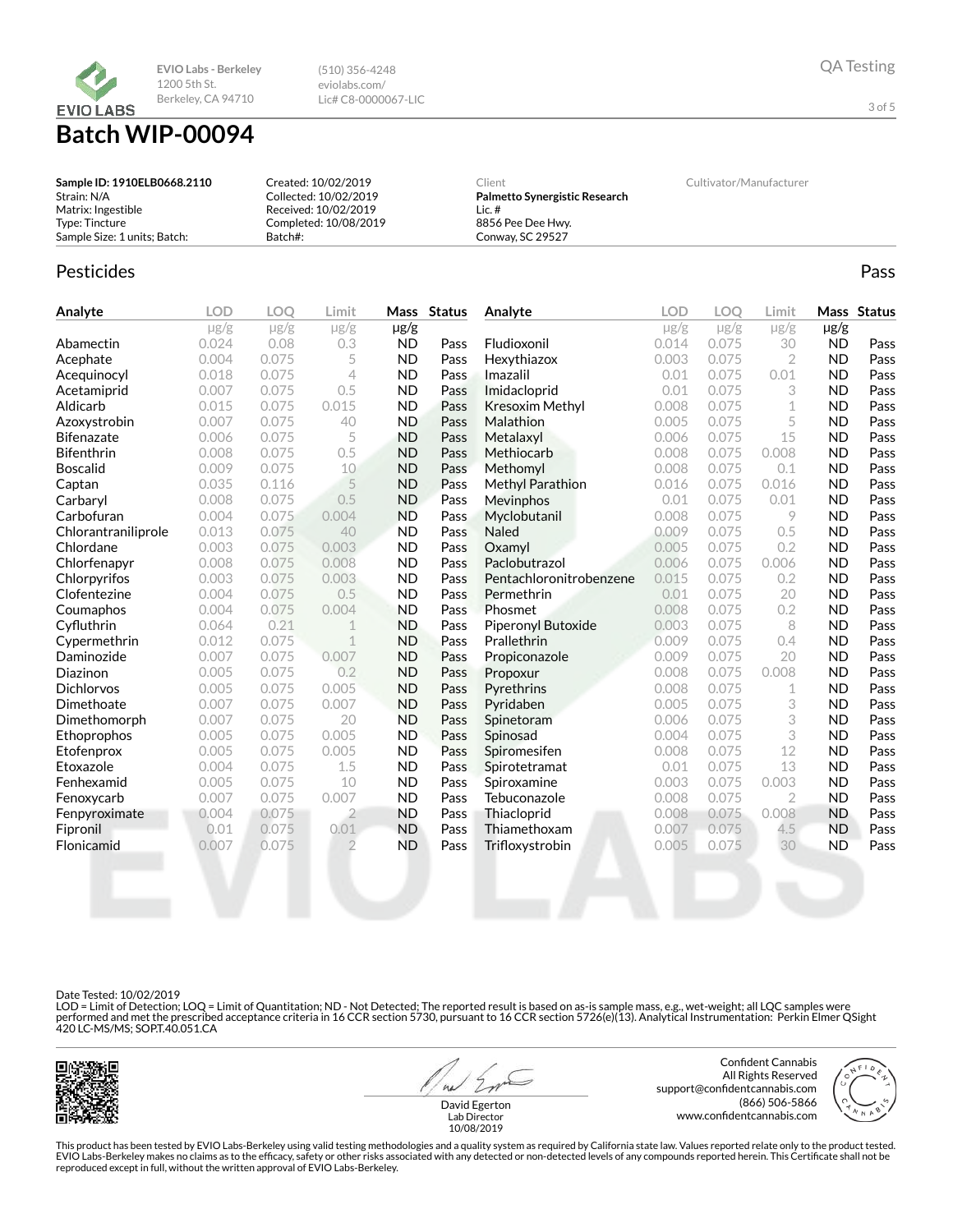

**Batch W** 

| <b>/IP-00094</b> |  |  |
|------------------|--|--|
|                  |  |  |

(510) 356-4248 eviolabs.com/ Lic# C8-0000067-LIC

| Sample ID: 1910ELB0668.2110  | Created: 10/02/2019   | Client                        | Cultivator/Manufacturer |
|------------------------------|-----------------------|-------------------------------|-------------------------|
| Strain: N/A                  | Collected: 10/02/2019 | Palmetto Synergistic Research |                         |
| Matrix: Ingestible           | Received: 10/02/2019  | Lic. #                        |                         |
| Type: Tincture               | Completed: 10/08/2019 | 8856 Pee Dee Hwy.             |                         |
| Sample Size: 1 units: Batch: | Batch#:               | Conwav. SC 29527              |                         |

# Residual Solvents **Pass**

| Analyte             | <b>LOD</b> | LOQ       | Limit     | Concentration | <b>Status</b> |
|---------------------|------------|-----------|-----------|---------------|---------------|
|                     | $\mu$ g/g  | $\mu$ g/g | $\mu$ g/g | $\mu$ g/g     |               |
| 1,2-Dichloro-Ethane | 0.08       | 0.25      |           | <b>ND</b>     | Pass          |
| Benzene             | 0.03       | 0.12      |           | <b>ND</b>     | Pass          |
| Chloroform          | 0.11       | 0.37      |           | ND            | Pass          |
| Ethylene Oxide      | 0.12       | 0.41      |           | ND.           | Pass          |
| Methylene-Chloride  | 0.66       | 0.75      |           | ND            | Pass          |
| Trichloroethene     | 0.4        | 0.4       |           | <b>ND</b>     | Pass          |
| Acetone             | 5.46       | 36        | 5000      | <b>ND</b>     | Pass          |
| Acetonitrile        | 0.41       | 1.37      | 410       | ND            | Pass          |
| <b>Butane</b>       | 41.96      | 230.4     | 5000      | ND            | Pass          |
| Ethanol             | 6.39       | 48        |           | ND            | <b>Tested</b> |
| Ethyl-Acetate       | 2.61       | 19.2      | 5000      | ND            | Pass          |
| Ethyl-Ether         | 3.19       | 10.51     | 5000      | ND            | Pass          |
| Heptane             | 2.99       | 24        | 5000      | <b>ND</b>     | Pass          |
| Hexanes             | 0.31       | 1.03      | 290       | ND.           | Pass          |
| Isopropanol         | 3.3        | 24        | 5000      | ND            | Pass          |
| Methanol            | 2.76       | 9.12      | 3000      | <b>ND</b>     | Pass          |
| Pentane             | 6.29       | 36        | 5000      | ND.           | Pass          |
| Propane             | 7.93       | 26.16     | 5000      | ND.           | Pass          |
| Toluene             | 0.98       | 3.24      | 890       | <b>ND</b>     | Pass          |
| <b>Xylenes</b>      | 1.04       | 1.04      | 2170      | ND            | Pass          |



Date Tested: 10/02/2019

LOD=Limit of Detection; LOQ = Limit of Quantitation; ND = Not Detected; The reported result is based on nominal sample weight, and reported 'as is'; all LQC samples were<br>performed and met the prescribed acceptance criteria



 $41$ 

Confident Cannabis All Rights Reserved support@confidentcannabis.com (866) 506-5866 www.confidentcannabis.com



David Egerton Lab Director 10/08/2019

This product has been tested by EVIO Labs-Berkeley using valid testing methodologies and a quality system as required by California state law. Values reported relate only to the product tested. EVIO Labs-Berkeley makes no claims as to the efficacy, safety or other risks associated with any detected or non-detected levels of any compounds reported herein. This Certificate shall not be<br>reproduced except in full, wi

4 of 5